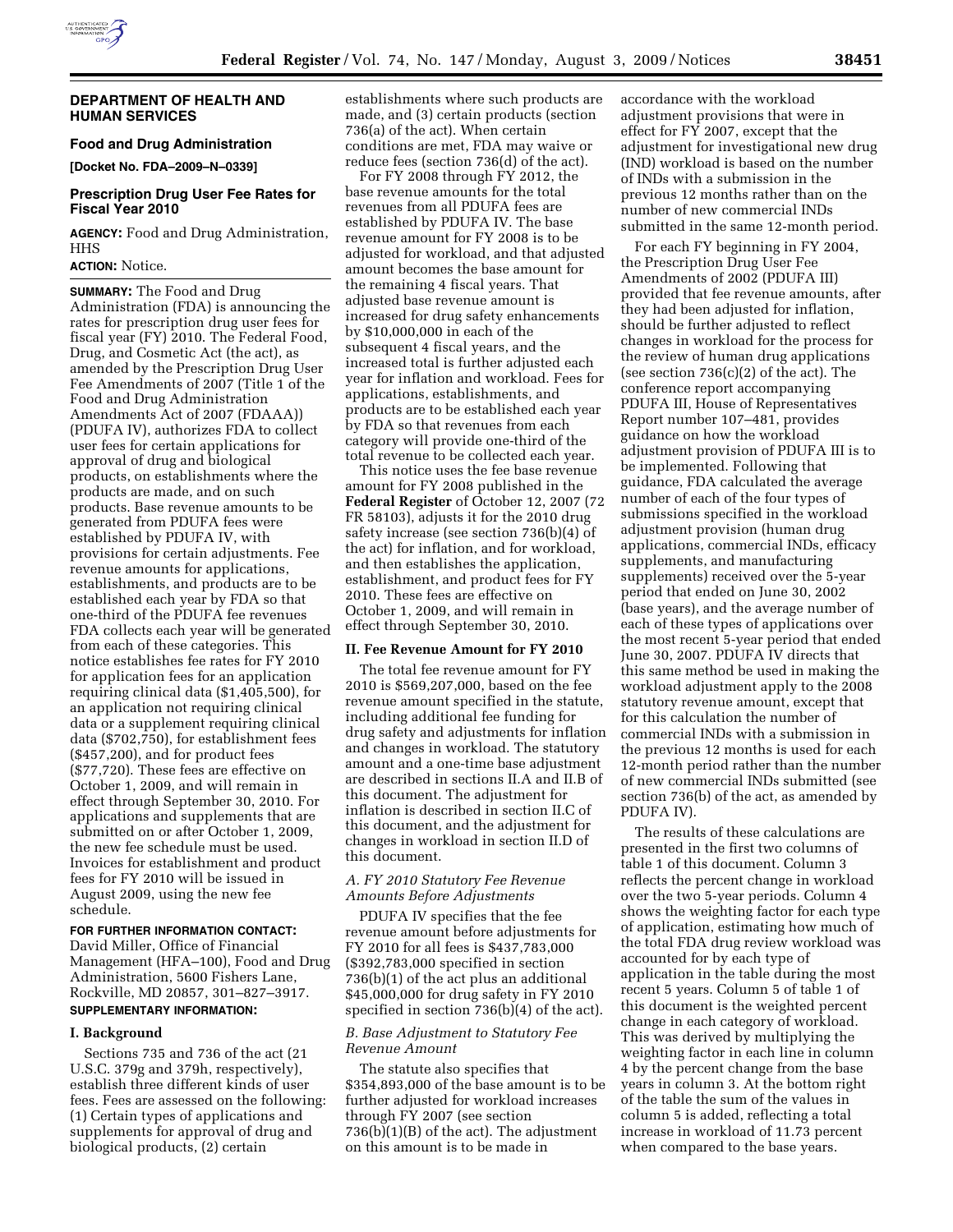| <b>Application Type</b>                               | Column 1<br>5-Year Average<br>Base Years (End-<br>ing 6/30/2002) | Column <sub>2</sub><br>5-Year Average<br>(Ending<br>6/30/2007 | Column 3<br>Percent Change | Column 4<br><b>Weighting Factor</b> | Column 5<br><b>Weighted Percent</b><br>Change |
|-------------------------------------------------------|------------------------------------------------------------------|---------------------------------------------------------------|----------------------------|-------------------------------------|-----------------------------------------------|
| NDAs/biologics license applications<br>(BLAs)         | 119.6                                                            | 123.8                                                         | 3.5%                       | 35.2%                               | 1.24%                                         |
| Active INDs                                           | 4,751.8                                                          | 5.528.2                                                       | 16.3%                      | 44.2%                               | 7.22%                                         |
| Efficacy supplements                                  | 159.2                                                            | 163.4                                                         | 2.6%                       | 7.4%                                | 0.20%                                         |
| Manufacturing supplements                             | 2.100.6                                                          | 2.589.2                                                       | 23.3%                      | 13.2%                               | 3.07%                                         |
| Workload adjuster to be applied to the statutory base |                                                                  |                                                               |                            |                                     |                                               |

# TABLE 1.—SUMMARY WORKLOAD ADJUSTER CALCULATION TO BE APPLIED TO PDUFA IV STATUTORY BASE

Increasing the PDUFA IV statutorily specified amount of \$354,893,000 by the specified workload adjuster (11.73 percent) results in an increase of \$41,629,000, rounded to the nearest thousand. Adding this amount to the \$437,783,000 statutorily specified amount from section II.A of this document, results in a total adjusted PDUFA IV base revenue amount of \$479,412,000, before further adjustment for inflation and changes in workload after FY 2007.

### *C. Inflation Adjustment to FY 2010 Fee Revenue Amount*

PDUFA IV provides that fee revenue amounts for each fiscal year after FY 2008 shall be adjusted for inflation. The adjustment must reflect the greater of the following amounts: (1) The total percentage change that occurred in the Consumer Price Index (CPI) (all items; U.S. city average) during the 12-month period ending June 30 preceding the fiscal year for which fees are being set; (2) the total percentage pay change for the previous fiscal year for Federal employees stationed in the Washington,

DC metropolitan area; or (3) the average annual change in cost, per full time equivalent (FTE) FDA position, of all personnel compensation and benefits paid for the first 5 of the previous 6 fiscal years. PDUFA IV provides for this annual adjustment to be cumulative and compounded annually after FY 2008 (see section  $736(c)(1)$  of the act).

The first factor is the CPI increase for the 12-month period ending in June 2009. The CPI for June 2009 was 215.693, and the CPI for June 2008 was 218.815. (These CPI figures are available on the Bureau of Labor Statistics Web site at *http://data.bls.gov/cgi-bin/ surveymost?bls* by checking the first box under ''Price Indexes'' and then clicking ''Retrieve Data'' at the bottom of the page.) (FDA has verified the Web site address, but FDA is not responsible for any subsequent changes to the Web site after this document publishes in the **Federal Register**.) The CPI for June 2009 is 1.43 percent lower than the CPI for the previous 12-month period.

The second factor is the increase in pay for the previous fiscal year (FY 2009 in this case) for Federal employees

stationed in the Washington, DC metropolitan area. This figure is published by the Office of Personnel Management, and found on their Web site at *http://www.opm.gov/flsa/oca/ 09tables/html/dcb.asp* above the salary table. (FDA has verified the Web site address, but FDA is not responsible for any subsequent changes to the Web site after this document publishes in the **Federal Register**.) For FY 2009 it was 4.78 percent.

The third factor is the average change in FDA cost for compensation and benefits per FTE over the previous 5 of the most recent 6 fiscal years (FY 2003 through 2008). The data on total compensation paid and numbers of FTE paid, from which the average cost per FTE can be derived, are published in FDA's Justification of Estimates for Appropriations Committees. Table 2 of this document summarizes that actual cost and FTE use data for the specified fiscal years, and provides the percent change from the previous fiscal year and the average percent change over the most 5 recent fiscal years, which is 5.54 percent.

TABLE 2.—FDA PERSONNEL COMPENSATION AND BENEFITS (PC&B) EACH YEAR AND PERCENT CHANGE

| <b>Fiscal Year</b>          | 2004        | 2005        | 2006        | 2007        | 2008        | <b>Annual Aver-</b><br>age Increase<br>for Latest 5<br>Years |
|-----------------------------|-------------|-------------|-------------|-------------|-------------|--------------------------------------------------------------|
| <b>Total PC&amp;B</b>       | \$1,042,749 | \$1,077,604 | \$1,114,704 | \$1,144,369 | \$1,215,627 |                                                              |
| <b>Total FTE</b>            | 10,141      | 9,910       | 9.698       | 9,569       | 9.811       |                                                              |
| PC&B per FTE                | \$102,825   | \$108,739   | \$114,942   | \$119,591   | \$123,905   |                                                              |
| % Change from previous year | 8.59%       | 5.75%       | 5.70%       | 4.05%       | 3.61%       | 5.54%                                                        |

The inflation increase for FY 2010 is 5.54 percent. This is the greater of the CPI change during the 12-month period ending June 30 preceding the fiscal year for which fees are being set (-1.43 percent), the increase in pay for the

previous fiscal year (FY 2009 in this case) for Federal employees stationed in the Washington, DC metropolitan area (4.78 percent), and the average annual change in cost, per FTE FDA position, of all personnel compensation and

benefits paid for the first 5 of the previous 6 fiscal years (5.54 percent). Because the average change in pay per FTE (5.54 percent) is the highest of the three factors, it becomes the inflation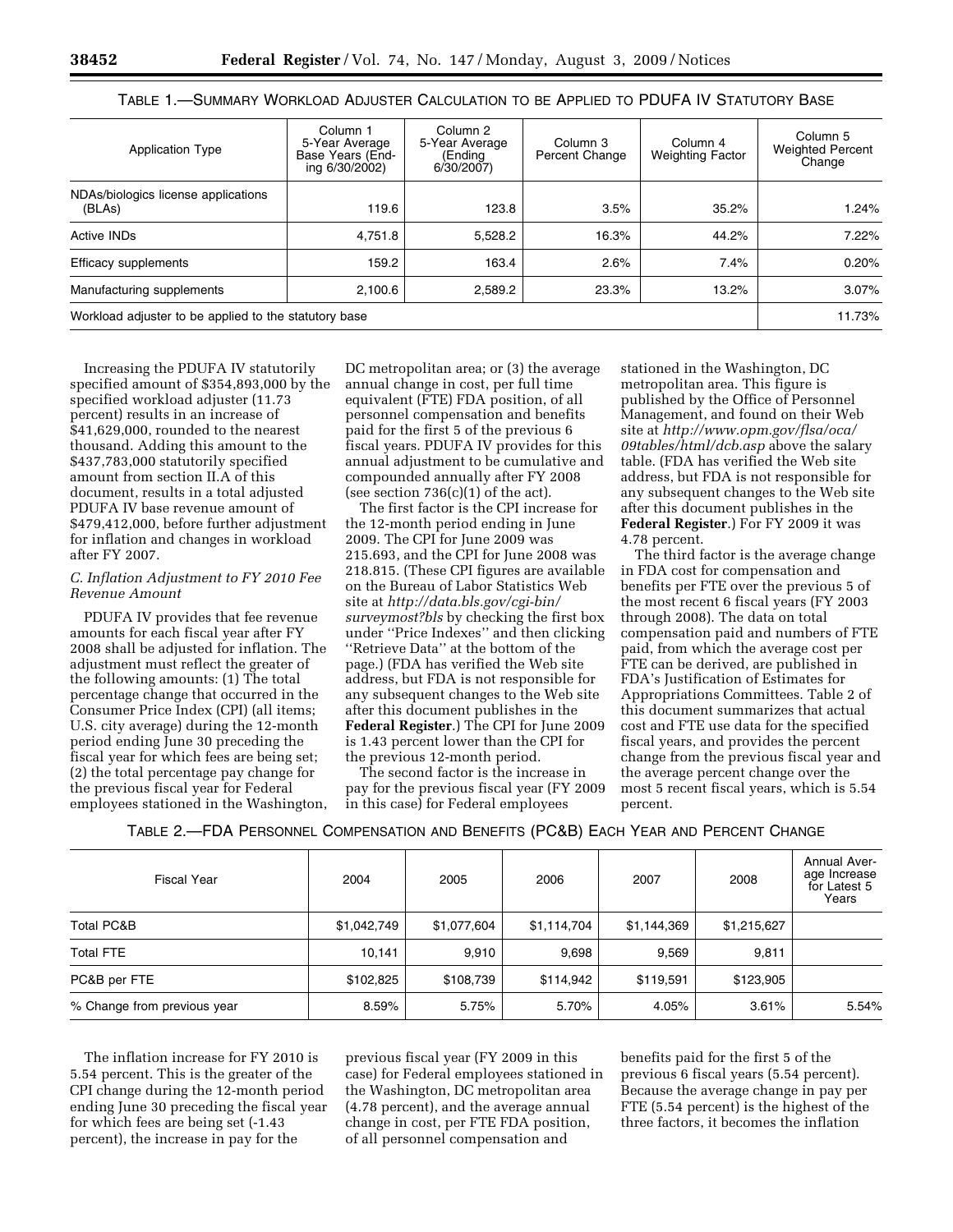adjustment for total fee revenue for FY 2010.

The inflation adjustment for FY 2009 was 5.64 percent. This is the greater of the CPI increase during the 12-month period ending June 30 preceding the fiscal year for which fees were being set (June 30, 2008, which was 5.05 percent), the increase in pay for FY 2008 for Federal employees stationed in Washington, DC (4.49 percent), or the average annual change in cost, per FTE FDA position, of all personnel compensation and benefits paid for the first 5 of the previous 6 fiscal years (5.64 percent).

PDUFA IV provides for this inflation adjustment to be cumulative and compounded annually after FY 2008 (see section  $736(c)(1)$  of the act). This factor for FY 2010 (5.54 percent) is compounded by adding one to it and then multiplying it by one plus the inflation adjustment factor for FY 2009 (5.64 percent). The result of this multiplication of the inflation factors for the 2 years since FY 2008 (1.0554 times 1.0564 percent) becomes the inflation adjustment for FY 2010. This inflation adjustment for FY 2010 is 11.15 percent.

Increasing the FY 2010 fee revenue base of \$479,412,000, by 11.15 percent yields an inflation-adjusted fee revenue amount for FY 2010 of \$532,866,000, rounded to the nearest thousand dollars, before the application of the FY 2010 workload adjustment.

# *D. Workload Adjustment to the FY 2010 Inflation Adjusted Fee Revenue Amount*

PDUFA IV does not allow FDA to adjust the total revenue amount for workload beginning in FY 2010 unless the independent accounting firm study is complete (see section 736(c)(2)(C) of the act). That study, conducted by Deloitte Touche, LLP, was completed on March 31, 2009, and is available online

at *http://www.fda.gov/ForIndustry/ UserFees/PrescriptionDrugUserFee/ ucm164339.htm*. The study found that the adjustment methodology used by FDA reasonably captures changes in workload for reviewing human drug applications under PDUFA IV. Accordingly, FDA continues to use the workload adjustment methodology that it utilized in FY 2009, and FDA intends to continue using this methodology through the end of PDUFA IV.

For each fiscal year beginning in FY 2009, PDUFA IV provides that fee revenue amounts, after they have been adjusted for inflation, shall be further adjusted to reflect changes in workload for the process for the review of human drug applications (see section 736(c)(2) of the act). PDUFA IV continues the PDUFA III workload adjustment with modifications, and provides for a new additional adjustment for changes in review activity.

FDA calculated the average number of each of the four types of applications specified in the workload adjustment provision: (1) Human drug applications, (2) active commercial INDs (applications that have at least one submission during the previous 12 months), (3) efficacy supplements, and (4) manufacturing supplements received over the 5-year period that ended on June 30, 2007 (base years), and the average number of each of these types of applications over the most recent 5 year period that ended June 30, 2009.

The calculations are summarized in of table 3 of this document. The 5-year averages for each application category are provided in Column 1 (''5-Year Average Base Years 2002–2007'') and Column 2a (''5 Year Average 2004– 2009'').

PDUFA IV specifies that FDA make additional adjustments for changes in review activities to the first two

categories (human drug applications and active commercial INDs). These adjustments, specified under PDUFA IV, are summarized in columns 2b and 2c in table 3 of this document. The number in the NDAs/BLAs line of column 2b of table 3 of this document is the percent by which the average workload for meetings, annual reports, and labeling supplements for NDAs and BLAs has changed from the 5-year period 2002 through 2007 to the 5-year period 2004 through 2009. Likewise, the number in the ''Active commercial INDs'' line of column 2b of table 3 of this document is the percent by which the workload for meetings and special protocol assessments for active commercial INDs has changed from the 5-year period 2002 through 2007 to the 5-year period 2004 through 2009. There is no entry in the last two lines of column 2b because the adjustment for changes in review workload does not apply to the workload for efficacy supplements and manufacturing supplements.

Column 3 of table 3 of this document reflects the percent change in workload from column 1 to column 2c. Column 4 shows the weighting factor for each type of application, estimating how much of the total FDA drug review workload was accounted for by each type of application in the table during the most recent 5 years. Column 5 of table 3 of this document is the weighted percent change in each category of workload. This was derived by multiplying the weighting factor in each line in column 4 by the percent change from the base years in column 3. At the bottom right of table 3 of this document is the sum of the values in column 5 that are added, reflecting an increase in workload of 6.82 percent for FY 2010 when compared to the base years.

| Table 3.—Workload Adjuster Calculation for FY 2010 |  |
|----------------------------------------------------|--|
|----------------------------------------------------|--|

| <b>Application Type</b>                | Column 1<br>5-Year Aver-<br>age Base<br>Years 2002-<br>2007 | Column 2a<br>5-Year Aver-<br>age 2004-<br>2009 | Column 2b<br>Adjustment for<br>Changes in<br><b>Review Activ-</b><br>ity | Column 2c is<br>Column 2a In-<br>creased by<br>Column 2b | Column 3<br>Percent<br>Change (Col-<br>umn 1 to Col-<br>umn 2c | Column 4<br>Weighting<br>Factor | Column 5<br><b>Weighted Per-</b><br>cent Change |
|----------------------------------------|-------------------------------------------------------------|------------------------------------------------|--------------------------------------------------------------------------|----------------------------------------------------------|----------------------------------------------------------------|---------------------------------|-------------------------------------------------|
| NDAs/BLAs                              | 123.8                                                       | 133.0                                          | $-0.73%$                                                                 | 132.0                                                    | 6.6%                                                           | 34.8%                           | 2.31%                                           |
| Active commercial<br>INDs <sup>1</sup> | 5.528.2                                                     | 6.078.0                                        | $-0.71%$                                                                 | 6,035.0                                                  | 9.2%                                                           | 44.5%                           | 4.08%                                           |
| Efficacy supplements                   | 163.4                                                       | 169.4                                          | <b>NA</b>                                                                | 169.4                                                    | 3.7%                                                           | 8.7%                            | 0.32%                                           |
| Manufacturing supple-<br>ments         | 2,589.2                                                     | 2,613.6                                        | <b>NA</b>                                                                | 2,613.6                                                  | 0.9%                                                           | 12.0%                           | 0.11%                                           |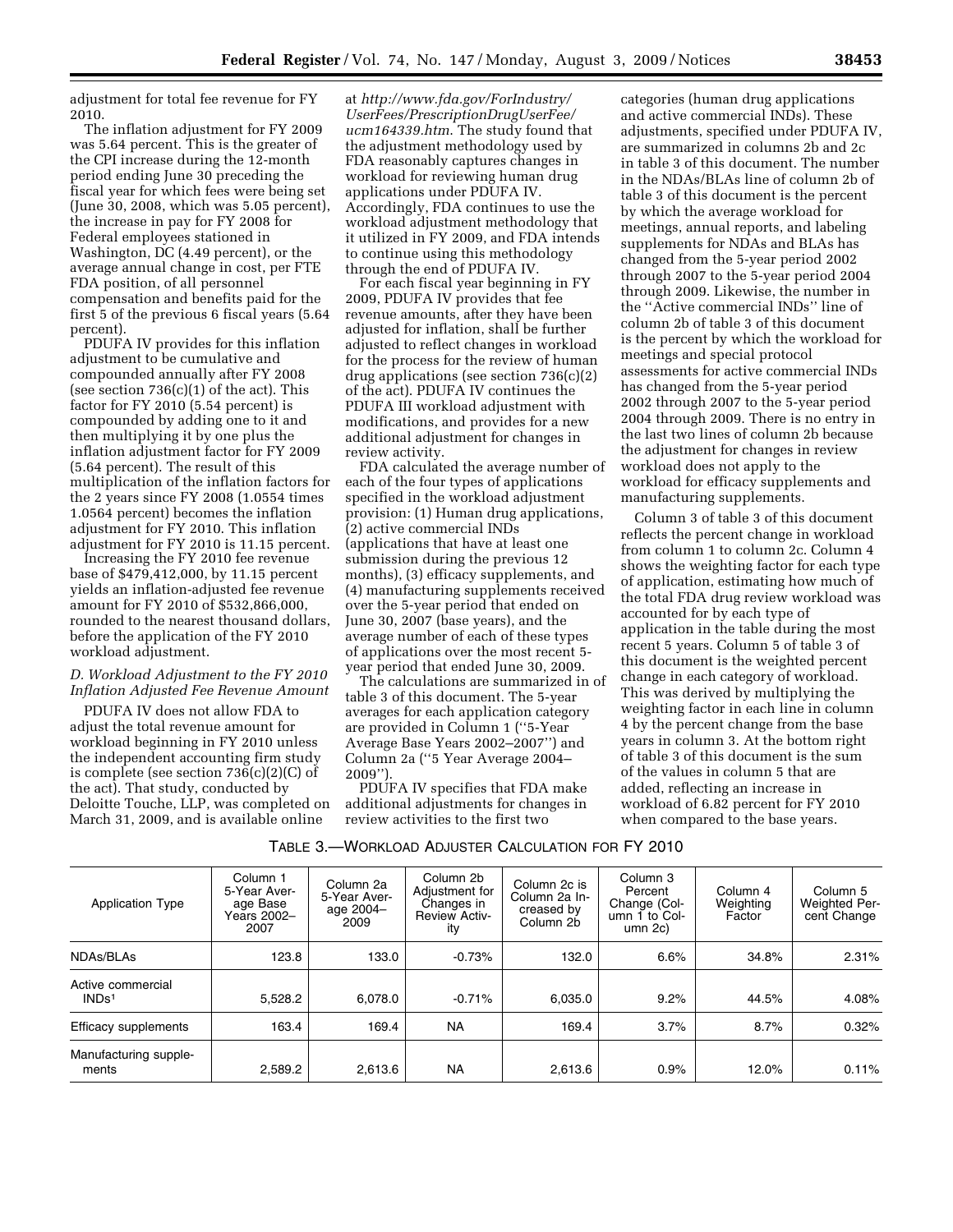# TABLE 3.—WORKLOAD ADJUSTER CALCULATION FOR FY 2010—Continued

| <b>Application Type</b>   | Column 1<br>5-Year Aver-<br>age Base<br>Years 2002-<br>2007 | Column 2a<br>5-Year Aver-<br>age 2004-<br>2009 | Column 2b<br>Adiustment for<br>Changes in<br><b>Review Activ-</b><br>itv | Column 2c is<br>Column 2a In-<br>creased by<br>Column 2b | Column 3<br>Percent<br>Change (Col-<br>umn 1 to $Col-$<br>umn 2c) | Column 4<br>Weighting<br>Factor | Column <sub>5</sub><br><b>Weighted Per-</b><br>cent Change |
|---------------------------|-------------------------------------------------------------|------------------------------------------------|--------------------------------------------------------------------------|----------------------------------------------------------|-------------------------------------------------------------------|---------------------------------|------------------------------------------------------------|
| FY 2010 workload adjuster |                                                             |                                                |                                                                          |                                                          |                                                                   | 6.82%                           |                                                            |

1Table 3 published in the **Federal Register** of August 1, 2008 (73 FR 45017), showed the average number of active INDs for the base years of 2002–2007 as 5,755.8. FDA discovered that a small subset of INDs had been double counted in the number reported last year. That error has been corrected in the revised number of 5528.2 reflected in the table this year. Had the error not been made, the workload adjustment in FY 2009 would have been 3.76 percent rather than the 2.98 percent published in the **Federal Register** last year.

The 2010 workload adjuster reflected in the calculations in table 3 of this document is 6.82 percent. Therefore the inflation-adjusted revenue amount of \$532,866,000 from section II.C of this document will be increased by the 2010 workload adjuster of 6.82 percent, resulting in a total adjusted revenue amount in FY 2010 of \$569,207,000, rounded to the nearest thousand dollars.

### *E. Rent and Rent-Related Adjustment to the FY 2010 Adjusted Fee Revenue Amount*

PDUFA specifies that for FY 2010 and each subsequent fiscal year, the revenue amount will be decreased if the actual cost paid for rent and rent-related expenses for preceding fiscal years are less than estimates made for such fiscal

years in FY 2006 (see section 736(c)(3) of the act). The only fiscal year which has been completed, and for which FDA has complete data at this time, is FY 2008. Table 4 of this document shows the estimates of rent and rent-related costs for FY 2008 made in 2006 and the actual costs at the end of the fiscal year.

### TABLE 4.—COMPARISON OF ACTUAL AND ESTIMATED RENT AND RENT-RELATED EXPENSES FOR FY 2008

|                                                                              | Estimates Made in 2006 | Actual FY 2008 Year-End Costs |
|------------------------------------------------------------------------------|------------------------|-------------------------------|
| Center for Drug Evaluation and Research rent & rent-related ex-<br>penses    | \$46,732,000           | \$51,619,000                  |
| Center for Biologics Evaluation and Research rent & rent-related<br>expenses | \$22,295,000           | \$26,715,000                  |
| <b>TOTAL</b>                                                                 | \$69,027,000           | \$78,334,000                  |

Because FY 2008 costs for rent and rent-related items exceeded the estimates of these costs made in 2006, no decrease in the FY 2010 estimated PDUFA revenues is required under this provision of PDUFA.

PDUFA specifies that one-third of the total fee revenue is to be derived from application fees, one-third from establishment fees, and one-third from product fees (see section 736(b)(2) of the act). Accordingly, one-third of the total revenue amount (\$569,207,000), i.e., \$189,736,000 (rounded to the nearest thousand dollars), is the total amount of fee revenue that will be derived from each of these fee categories.

#### **III. Application Fee Calculations**

# *A. Application Fee Revenues and Application Fees*

Application fees will be set to generate one-third of the total fee revenue amount, or \$189,736,000, rounded to the nearest thousand dollars, in FY 2010, as calculated previously in this document.

# *B. Estimate of Number of Fee-Paying Applications and Establishment of Application Fees*

For FY 2008 through FY 2012, FDA will estimate the total number of feepaying full application equivalents (FAEs) it expects to receive the next fiscal year by averaging the number of fee-paying FAEs received in the 5 most recent fiscal years. This use of the rolling average of the 5 most recent fiscal years is the same method that has applied for the last 6 years.

In estimating the number of feepaying FAEs that FDA will receive in FY 2010, the 5-year rolling average for the most recent 5 years will be based on actual counts of fee-paying FAEs received for FY 2005 through FY 2009. For FY 2009, FDA is estimating the number of fee-paying FAEs for the full year based on the actual count for the first 9 months and estimating the

number for the final 3 months, as we have done for the past 7 years.

Table 5 of this document shows, in column 1, the total number of each type of FAE received in the first 9 months of FY 2009, whether fees were paid or not. Column 2 shows the number of FAEs for which fees were waived or exempted during this period, and column 3 shows the number of fee-paying FAEs received through June 30, 2009. Column 4 estimates the 12-month total fee-paying FAEs for FY 2009 based on the applications received through June 30, 2009. All of the counts are in FAEs. A full application requiring clinical data counts as one FAE. An application not requiring clinical data counts as onehalf an FAE, as does a supplement requiring clinical data. An application that is withdrawn, or refused for filing, counts as one-fourth of an FAE if the applicant initially paid a full application fee, or one-eighth of an FAE if the applicant initially paid one-half of the full application fee amount.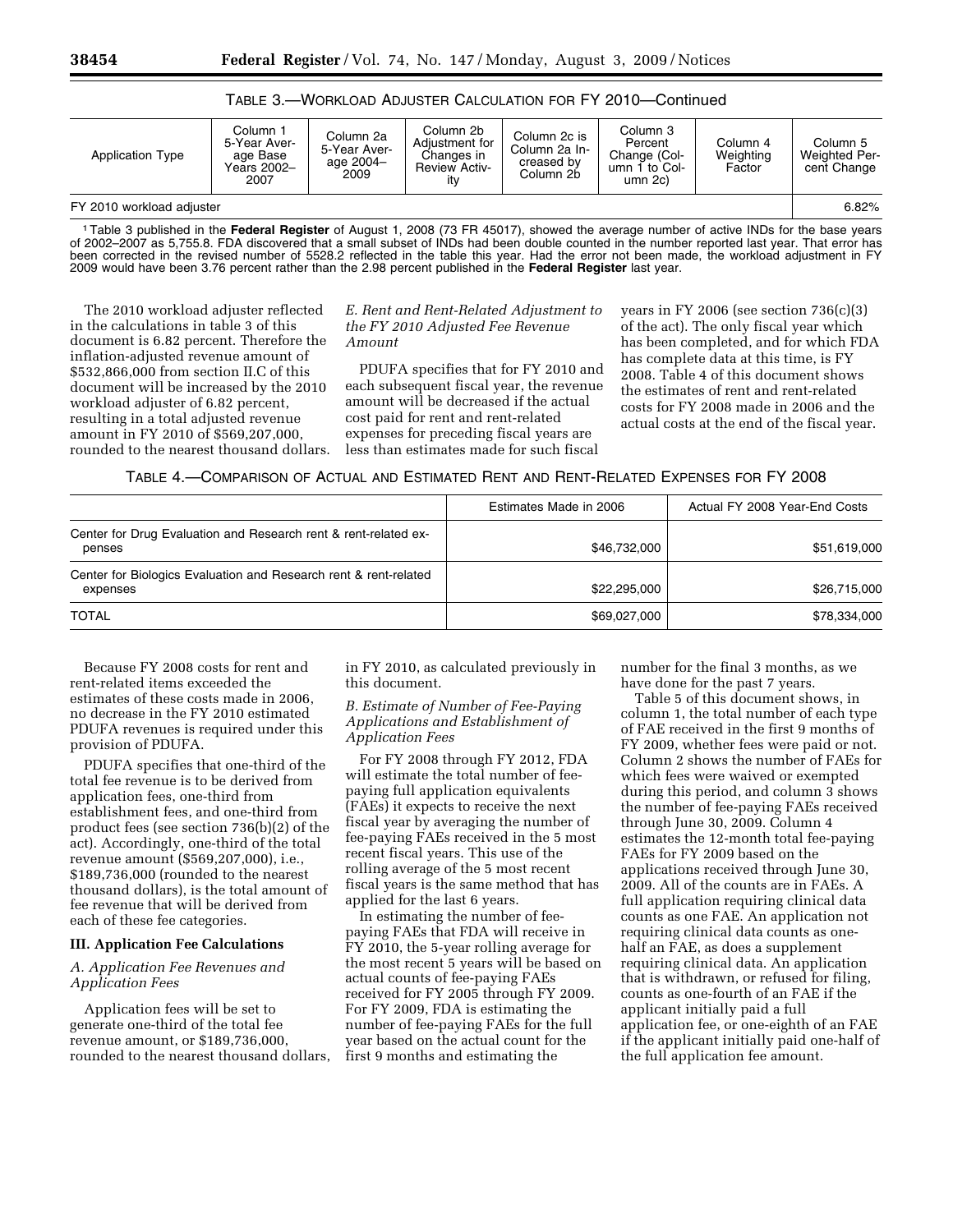| TABLE 5.—FY 2009 FULL APPLICATION EQUIVALENTS RECEIVED THROUGH JUNE 30, 2009, AND PROJECTED THROUGH |  |
|-----------------------------------------------------------------------------------------------------|--|
| <b>SEPTEMBER 30, 2009</b>                                                                           |  |

| Application or Action                    | Column <sub>1</sub><br><b>Total Received</b><br>Through<br>6/30/2009 | Column 2<br>Fee Exempt or<br><b>Waived Through</b><br>6/30/2009 | Column 3<br><b>Total Fee Paying</b><br>Through<br>6/30/2009 | Column 4<br>12-Month Fee-<br>Paying Projection |
|------------------------------------------|----------------------------------------------------------------------|-----------------------------------------------------------------|-------------------------------------------------------------|------------------------------------------------|
| Applications requiring clinical data     | 88.75                                                                | 32.75                                                           | 56                                                          | 74.7                                           |
| Applications not requiring clinical data | 15.5                                                                 | 4.5                                                             | 11                                                          | 14.7                                           |
| Supplements requiring clinical data      | 47.5                                                                 | 8.5                                                             | 39                                                          | 52                                             |
| Withdrawn or refused to file             | 0.625                                                                | $\Omega$                                                        | 0.625                                                       | 0.8                                            |
| Total                                    | 153.375                                                              | 45.75                                                           | 106.25                                                      | 142.2                                          |

In the first 9 months of FY 2009, FDA received 153.375 FAEs, of which 106.25 were fee-paying. Based on data from the last 10 fiscal years, on average, 25 percent of the applications submitted each year come in the final 3 months.

Dividing 106.25 by 3 and multiplying by 4 extrapolates the amount to the full 12 months of the fiscal year and projects the number of fee-paying FAEs in FY 2008 at 142.2.

As table 6 of this document shows, the average number of fee-paying FAEs received annually in the most recent 5 year period, and including our estimate for FY 2009, is 135.0 FAEs. FDA will set fees for FY 2010 based on this estimate as the number of full application equivalents that will pay fees.

| <b>Fiscal Year</b> | 2005  | 2006  | 2007  | 2008  | 2009  | 5-Year Average |
|--------------------|-------|-------|-------|-------|-------|----------------|
| Fee-Paying FAEs    | 121.5 | 136.7 | 134.4 | 140.0 | 142.2 | 135.0          |

The FY 2010 application fee is estimated by dividing the average number of full applications that paid fees over the latest 5 years, 135.0, into the fee revenue amount to be derived from application fees in FY 2010, \$189,736,000. The result, rounded to the nearest \$100, is a fee of \$1,405,500 per full application requiring clinical data, and \$702,750 per application not requiring clinical data or per supplement requiring clinical data.

### **IV. Fee Calculations for Establishment and Product Fees**

#### *A. Establishment Fees*

At the beginning of FY 2009, the establishment fee was based on an estimate that 400 establishments would be subject to, and would pay, fees. By the end of FY 2009, FDA estimates that 450 establishments will have been billed for establishment fees, before all decisions on requests for waivers or reductions are made. FDA again estimates that a total of 20 establishment fee waivers or reductions will be made for FY 2009. In addition, FDA estimates that another 15 full establishment fees will be exempted this year based on the orphan drug exemption in FDAAA (see section 736(k) of the act). Subtracting 35 establishments (20 waivers plus the estimated 15 establishments under the orphan exemption) from 450 leaves a net of 415 fee-paying establishments.

FDA will use 415 for its FY 2010 estimate of establishments paying fees, after taking waivers and reductions into account. The fee per establishment is determined by dividing the adjusted total fee revenue to be derived from establishments (\$189,736,000) by the estimated 415 establishments, for an establishment fee rate for FY 2010 of \$457,200 (rounded to the nearest \$100).

#### *B. Product Fees*

At the beginning of FY 2009, the product fee was based on an estimate that 2,380 products would be subject to and would pay product fees. By the end of FY 2009, FDA estimates that 2,450 products will have been billed for product fees, before all decisions on requests for waivers, reductions, or exemptions are made. FDA assumes that there will be about 50 waivers and reductions granted. In addition, FDA estimates that another 20 product fees will be exempted this year based on the orphan drug exemption in FDAAA (see section 736(k) of the act). FDA estimates that 2,380 products will qualify for product fees in FY 2009, after allowing for waivers and reductions, including the orphan drug products eligible under the FDAAA exemption, and will use this number for its FY 2010 estimate. Accordingly, the FY 2010 product fee rate is determined by dividing the adjusted total fee revenue to be derived

from product fees (\$189,736,000) by the estimated 2,380 products for a FY 2010 product fee of \$79,720 (rounded to the nearest \$10).

#### **V. Fee Schedule for FY 2010**

The fee rates for FY 2010 are set out in table 7 of this document:

| Fee Rates for<br>FY 2010 |
|--------------------------|
|                          |
| \$1,405,500              |
| \$702.750                |
|                          |
| \$702.750                |
| \$457,200                |
| \$79.720                 |
|                          |

### **VIII. Fee Payment Options and Procedures**

### *A. Application Fees*

The appropriate application fee established in the new fee schedule must be paid for any application or supplement subject to fees under PDUFA that is received after September 30, 2009. Payment must be made in U.S. currency by check, bank draft, or U.S. postal money order payable to the order of the Food and Drug Administration. Please include the user fee identification (ID) number on your